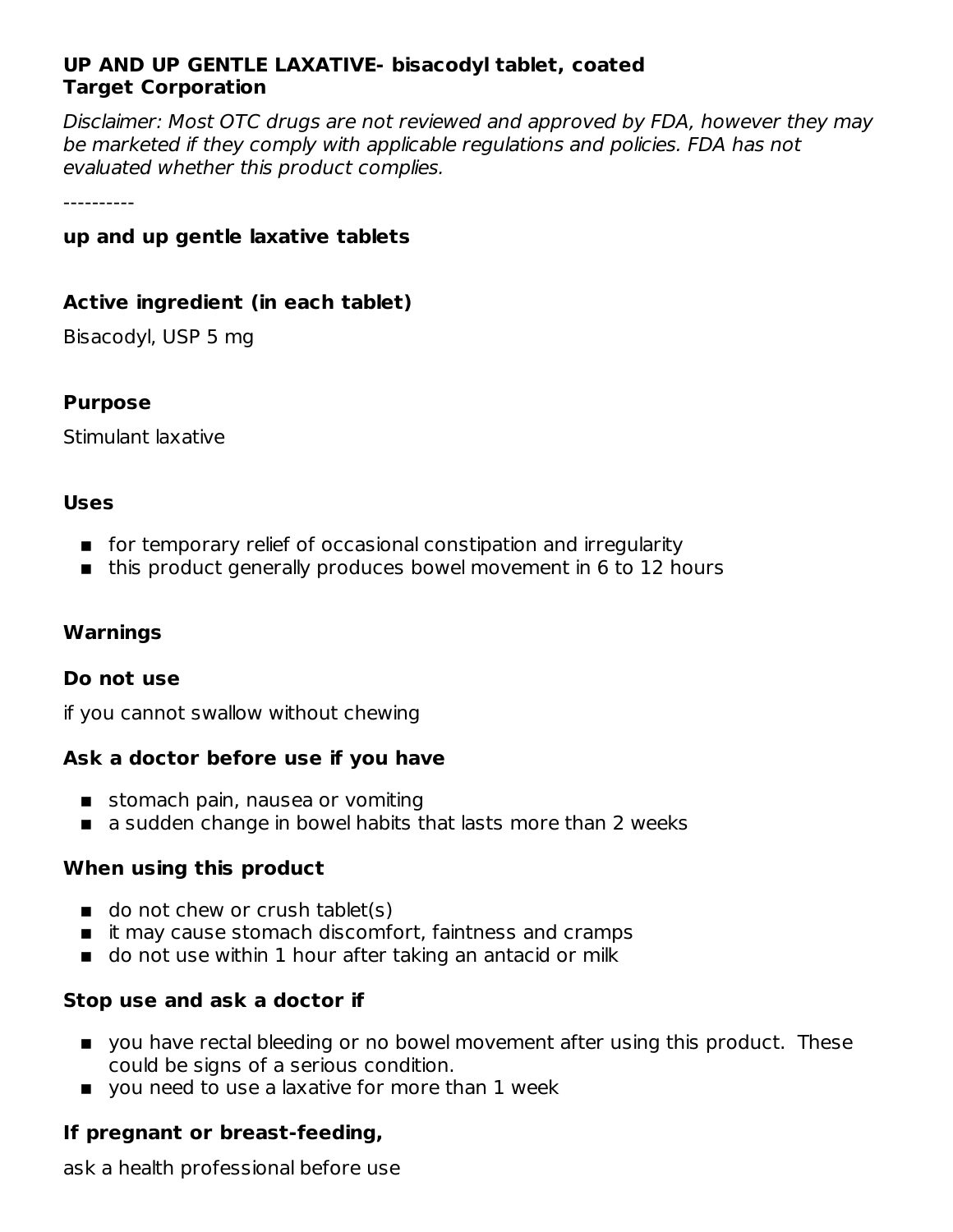## **Keep out of reach of children.**

In case of overdose, get medical help or contact a Poison Control Center right away. (1- 800-222-1222)

## **Directions**

take with a glass of water

| adults and children 12 years of age and | take 1 to 3 tablets in a single daily dose |
|-----------------------------------------|--------------------------------------------|
| lover                                   |                                            |
| children 6 to under 12 years of age     | take 1 tablet in a single daily dose       |
| children under 6 years of age           | ask a doctor                               |

## **Other information**

- store at 20°-25°C (68°-77°F)
- Protect from excessive humidity

### **Inactive ingredients**

acacia, anhydrous calcium sulfate, anhydrous lactose, carnauba wax, colloidal silicon dioxide, corn starch, D&C yellow #10 aluminum lake, FD&C yellow #6 aluminum lake, gelatin, iron oxide, iron oxide black, iron oxide yellow, magnesium stearate, microcrystalline cellulose, polyethylene glycol (PEG)400, polyvinyl acetate phthalate, povidone, shellac, sodium starch glycolate, stearic acid, sugar, talc, titanium dioxide.

## **Questions?**

**Call 1-800-910-6874**

### **Principal Display Panel**

NDC 11673-116-25

**Compare** to active ingredient in **Dulcolax**®\*

gentle laxative tablets

bisacodyl USP, 5 mg

gentle, overnight relief of constipation

## **25 Tablets**

# **25 COATED TABLETS**

\*This product is not manufactured or distributed by Boehringer Ingelheim Pharmaceuticals, Inc., the owner of the registered trademark of Dulcolax®

## **245 05 0371 R00 ID295403**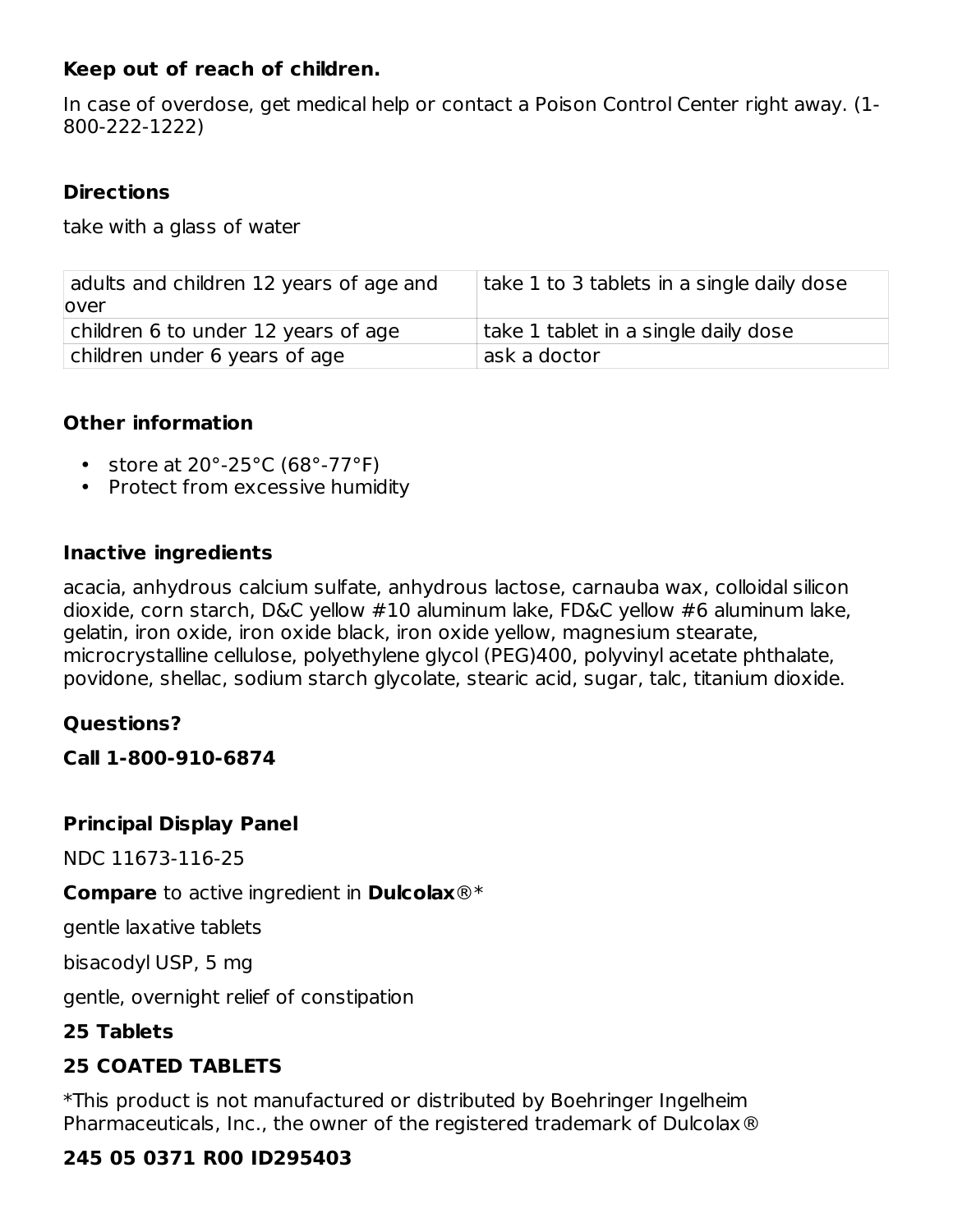**Dist.by Target Corp., Mpls., MN 55403**

**©2015 Target Brands, Inc.**

**Shop Target.com**

**TAMPER- EVIDENT: DO NOT USE IF ANY INDIVIDUAL UNIT IS BROKEN OR OPEN**

| TAMPER-EVIDENT: DO NOT USE IF ANY INDIVIDUAL UNIT IS BROKEN OR OPEN<br><b>Drug Facts</b><br>Active ingredient (in each tablet)<br><b>Purpose</b><br>Bisacodyl, USP 5 mg.<br>Stimulant laxative<br>USES in for temporary relief of occasional constipation and irregularity.<br>In this product generally produces bowel movement in 6 to 12 hours<br><b>Warnings</b><br>Do not use if you cannot swallow without chewing<br>Ask a doctor before use if you have <b>m</b> stomach pain, nausea or vomiting <b>m</b> a sudden change in bowel habits that lasts more than 2 weeks<br>When using this product $\blacksquare$ do not chew or crush tablet(s) $\blacksquare$ it may cause stomach discomfort, faintness and cramps $\blacksquare$ do not use within 1 hour after taking an antacid or milk<br>Stop use and ask a doctor if you have rectal bleeding or no bowel movement after<br>using this product. These could be signs of a serious condition. www.need to use a<br>laxative for more than 1 week<br>If pregnant or breast-feeding, ask a health care professional before use.<br>Keep out of reach of children. In case of overdose, get medical help or contact a Poison<br>Control Center right away. (1-800-222-1222)<br><b>Directions</b> take with a glass of water<br>adults and children 12 years of age and over<br>take 1 to 3 tablets in a single daily dose<br>children 6 to under 12 years of age<br>take 1 tablet in a single daily dose<br>children under 6 years of age<br>ask a doctor<br>Other information store at 20°-25°C (68°-77°F) Protect from excessive<br>humidity<br>Inactive ingredients acacia, anhydrous calcium sulfate, anhydrous lactose, | yellow #6 aluminum lake, gelatin, iron oxide, iron oxide black, iron oxide yellow, magnesium<br>stearate, microcrystalline callulose, polyethylene glycol (PEG) 400, polyvinyl acetate pritriadate,<br>povidone, shellec, sodium sta<br>D&C yellow #10 aluminum lake, FD&C<br>corn starch,<br>carnauba wax, colloidal silicon dioxide, corn :<br>yellow #6 aluminum lake, gelatin, iron oxide,<br>Questions? Call 1-800-910-6874<br>Drug Facts (continued) | NDC 11673-116-25<br>Compare to active ingredient in Dulcolax®<br>gentle<br>laxative tablets<br>bisacodyl USP, 5 mg<br>gentle, overnight relief<br>of constipation<br><b>upaup</b><br><b>ACTUAL SIZE</b><br>25<br><b>TABLETS</b><br>25 COATED TABLETS<br>11625TGTFC<br>LOT: | MN 55403<br>Pharmaceuticals, Inc., the owner of th<br>registered trademark of Dulcolax®<br>This product is not manufactured or<br>R00 ID295403<br>distributed by Boehringer Ingelheim<br>245 05 0371 ROD ID295403<br>Dist. by Target Corp., Mpls., M<br>©2015 Target Brands, Inc.<br>Shop Target.com |
|-------------------------------------------------------------------------------------------------------------------------------------------------------------------------------------------------------------------------------------------------------------------------------------------------------------------------------------------------------------------------------------------------------------------------------------------------------------------------------------------------------------------------------------------------------------------------------------------------------------------------------------------------------------------------------------------------------------------------------------------------------------------------------------------------------------------------------------------------------------------------------------------------------------------------------------------------------------------------------------------------------------------------------------------------------------------------------------------------------------------------------------------------------------------------------------------------------------------------------------------------------------------------------------------------------------------------------------------------------------------------------------------------------------------------------------------------------------------------------------------------------------------------------------------------------------------------------------------------------------------------------------------------------------------------------------------|------------------------------------------------------------------------------------------------------------------------------------------------------------------------------------------------------------------------------------------------------------------------------------------------------------------------------------------------------------------------------------------------------------------------------------------------------------|----------------------------------------------------------------------------------------------------------------------------------------------------------------------------------------------------------------------------------------------------------------------------|------------------------------------------------------------------------------------------------------------------------------------------------------------------------------------------------------------------------------------------------------------------------------------------------------|
|-------------------------------------------------------------------------------------------------------------------------------------------------------------------------------------------------------------------------------------------------------------------------------------------------------------------------------------------------------------------------------------------------------------------------------------------------------------------------------------------------------------------------------------------------------------------------------------------------------------------------------------------------------------------------------------------------------------------------------------------------------------------------------------------------------------------------------------------------------------------------------------------------------------------------------------------------------------------------------------------------------------------------------------------------------------------------------------------------------------------------------------------------------------------------------------------------------------------------------------------------------------------------------------------------------------------------------------------------------------------------------------------------------------------------------------------------------------------------------------------------------------------------------------------------------------------------------------------------------------------------------------------------------------------------------------------|------------------------------------------------------------------------------------------------------------------------------------------------------------------------------------------------------------------------------------------------------------------------------------------------------------------------------------------------------------------------------------------------------------------------------------------------------------|----------------------------------------------------------------------------------------------------------------------------------------------------------------------------------------------------------------------------------------------------------------------------|------------------------------------------------------------------------------------------------------------------------------------------------------------------------------------------------------------------------------------------------------------------------------------------------------|

| <b>UP AND UP GENTLE LAXATIVE</b><br>bisacodyl tablet, coated       |                |                           |                          |               |                 |  |  |
|--------------------------------------------------------------------|----------------|---------------------------|--------------------------|---------------|-----------------|--|--|
|                                                                    |                |                           |                          |               |                 |  |  |
| <b>Product Information</b>                                         |                |                           |                          |               |                 |  |  |
| <b>Product Type</b>                                                | HUMAN OTC DRUG | <b>Item Code (Source)</b> |                          | NDC:11673-116 |                 |  |  |
| <b>Route of Administration</b>                                     | ORAL           |                           |                          |               |                 |  |  |
|                                                                    |                |                           |                          |               |                 |  |  |
| <b>Active Ingredient/Active Moiety</b>                             |                |                           |                          |               |                 |  |  |
| <b>Ingredient Name</b>                                             |                |                           | <b>Basis of Strength</b> |               | <b>Strength</b> |  |  |
| BISACODYL (UNII: 10X0709Y6I) (DEACETYLBISACODYL - UNII:R09078E41Y) |                |                           | <b>BISACODYL</b>         |               | 5 <sub>mg</sub> |  |  |
|                                                                    |                |                           |                          |               |                 |  |  |
| <b>Inactive Ingredients</b>                                        |                |                           |                          |               |                 |  |  |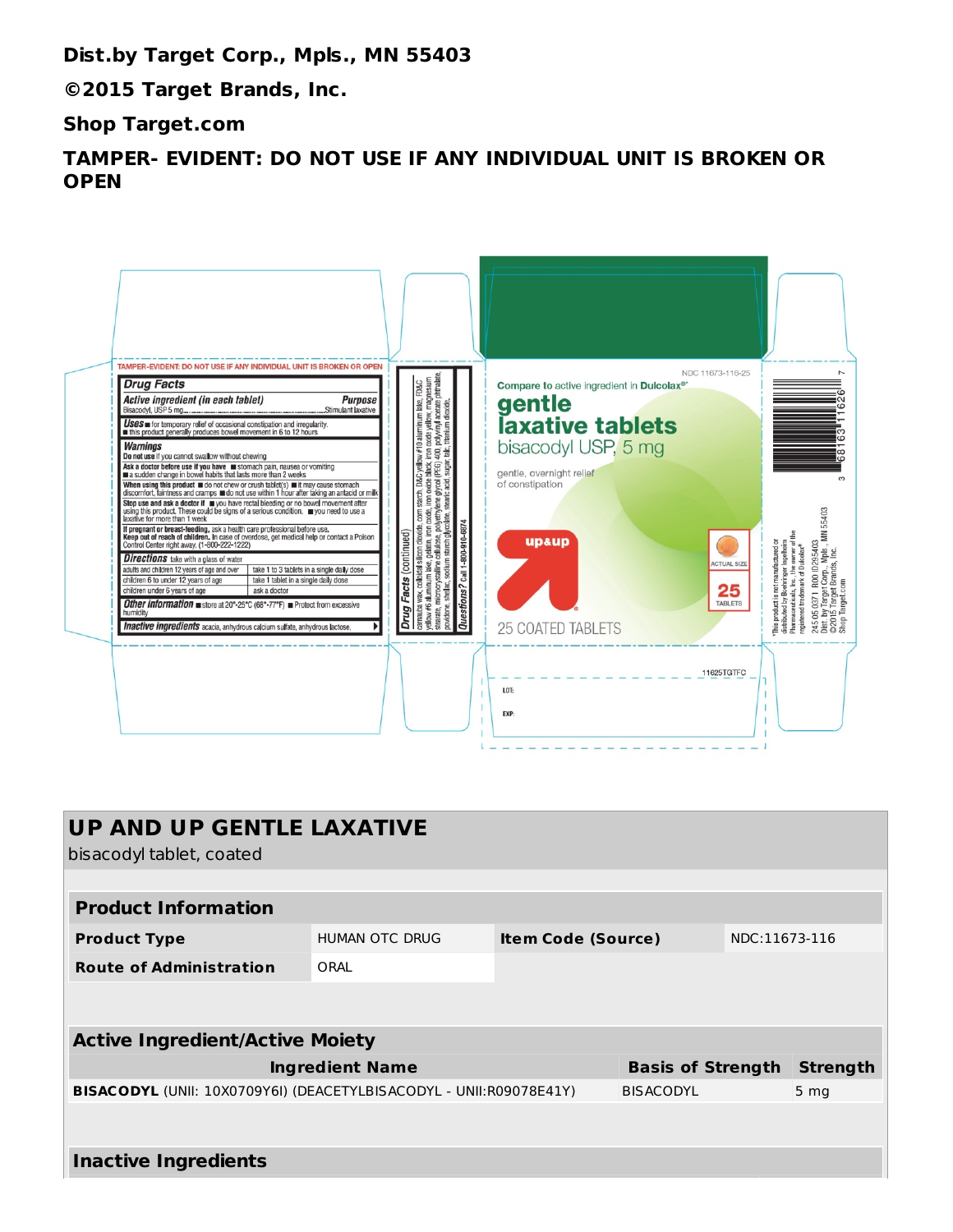| <b>Ingredient Name</b>                                            |                                                                                                             |                     |                                                                              | <b>Strength</b>                              |  |
|-------------------------------------------------------------------|-------------------------------------------------------------------------------------------------------------|---------------------|------------------------------------------------------------------------------|----------------------------------------------|--|
| <b>ACACIA</b> (UNII: 5C5403N26O)                                  |                                                                                                             |                     |                                                                              |                                              |  |
|                                                                   | <b>CALCIUM SULFATE ANHYDROUS (UNII: E934B3V59H)</b>                                                         |                     |                                                                              |                                              |  |
|                                                                   | <b>ANHYDROUS LACTOSE (UNII: 3SY5LH9PMK)</b>                                                                 |                     |                                                                              |                                              |  |
| <b>CARNAUBA WAX (UNII: R12CBM0EIZ)</b>                            |                                                                                                             |                     |                                                                              |                                              |  |
| <b>SILICON DIOXIDE (UNII: ETJ7Z6XBU4)</b>                         |                                                                                                             |                     |                                                                              |                                              |  |
| <b>STARCH, CORN (UNII: O8232NY3SJ)</b>                            |                                                                                                             |                     |                                                                              |                                              |  |
|                                                                   | D&C YELLOW NO. 10 (UNII: 35SW5USQ3G)                                                                        |                     |                                                                              |                                              |  |
|                                                                   | FD&C YELLOW NO. 6 (UNII: H77VEI93A8)                                                                        |                     |                                                                              |                                              |  |
|                                                                   | <b>GELATIN, UNSPECIFIED (UNII: 2G86QN327L)</b>                                                              |                     |                                                                              |                                              |  |
| FERROUS OXIDE (UNII: G7036X8B5H)                                  |                                                                                                             |                     |                                                                              |                                              |  |
|                                                                   | <b>FERROSOFERRIC OXIDE (UNII: XM0M87F357)</b>                                                               |                     |                                                                              |                                              |  |
|                                                                   | <b>FERRIC OXIDE YELLOW (UNII: EX43802MRT)</b>                                                               |                     |                                                                              |                                              |  |
|                                                                   | MAGNESIUM STEARATE (UNII: 70097M6I30)                                                                       |                     |                                                                              |                                              |  |
|                                                                   | MICROCRYSTALLINE CELLULOSE (UNII: OP1R32D61U)                                                               |                     |                                                                              |                                              |  |
|                                                                   | <b>POLYVINYL ACETATE PHTHALATE (UNII: 58QVG85GW3)</b>                                                       |                     |                                                                              |                                              |  |
|                                                                   | POVIDONE, UNSPECIFIED (UNII: FZ989GH94E)                                                                    |                     |                                                                              |                                              |  |
|                                                                   | POLYETHYLENE GLYCOL 400 (UNII: B697894SGQ)                                                                  |                     |                                                                              |                                              |  |
| <b>SHELLAC (UNII: 46N107B71O)</b>                                 |                                                                                                             |                     |                                                                              |                                              |  |
|                                                                   | <b>SODIUM STARCH GLYCOLATE TYPE A CORN (UNII: AG9B65PV6B)</b>                                               |                     |                                                                              |                                              |  |
| <b>STEARIC ACID (UNII: 4ELV7Z65AP)</b>                            |                                                                                                             |                     |                                                                              |                                              |  |
| <b>SUCROSE</b> (UNII: C151H8M554)                                 |                                                                                                             |                     |                                                                              |                                              |  |
| TALC (UNII: 7SEV7J4R1U)                                           |                                                                                                             |                     |                                                                              |                                              |  |
| <b>TITANIUM DIOXIDE (UNII: 15FIX9V2JP)</b>                        |                                                                                                             |                     |                                                                              |                                              |  |
|                                                                   |                                                                                                             |                     |                                                                              |                                              |  |
|                                                                   |                                                                                                             |                     |                                                                              |                                              |  |
| <b>Product Characteristics</b>                                    |                                                                                                             |                     |                                                                              |                                              |  |
| Color                                                             | ORANGE                                                                                                      | <b>Score</b>        |                                                                              | no score                                     |  |
| <b>Shape</b>                                                      | ROUND (Bi-convex)                                                                                           | <b>Size</b>         |                                                                              | 6 <sub>mm</sub>                              |  |
| Flavor                                                            |                                                                                                             | <b>Imprint Code</b> |                                                                              | <b>TCL003</b>                                |  |
| <b>Contains</b>                                                   |                                                                                                             |                     |                                                                              |                                              |  |
|                                                                   |                                                                                                             |                     |                                                                              |                                              |  |
|                                                                   |                                                                                                             |                     |                                                                              |                                              |  |
| <b>Packaging</b>                                                  |                                                                                                             |                     |                                                                              |                                              |  |
|                                                                   |                                                                                                             |                     |                                                                              |                                              |  |
| #                                                                 |                                                                                                             |                     | <b>Date</b>                                                                  | <b>Date</b>                                  |  |
|                                                                   |                                                                                                             |                     |                                                                              |                                              |  |
| 116-25                                                            |                                                                                                             |                     |                                                                              |                                              |  |
| 1                                                                 | 25 in 1 BLISTER PACK; Type 0: Not a Combination                                                             |                     |                                                                              |                                              |  |
|                                                                   |                                                                                                             |                     |                                                                              |                                              |  |
|                                                                   |                                                                                                             |                     |                                                                              |                                              |  |
|                                                                   |                                                                                                             |                     |                                                                              |                                              |  |
| <b>Marketing Information</b>                                      |                                                                                                             |                     |                                                                              |                                              |  |
|                                                                   |                                                                                                             |                     |                                                                              |                                              |  |
| <b>Category</b>                                                   | <b>Citation</b>                                                                                             |                     | Date                                                                         | Date                                         |  |
| OTC monograph not                                                 |                                                                                                             |                     |                                                                              |                                              |  |
|                                                                   |                                                                                                             |                     |                                                                              |                                              |  |
| final                                                             |                                                                                                             |                     |                                                                              |                                              |  |
| <b>Item Code</b><br>NDC:11673-<br>$\mathbf 1$<br><b>Marketing</b> | <b>Package Description</b><br>1 in 1 CARTON<br>Product<br><b>Application Number or Monograph</b><br>part334 |                     | <b>Marketing Start</b><br>09/14/2015<br><b>Marketing Start</b><br>09/14/2015 | <b>Marketing End</b><br><b>Marketing End</b> |  |